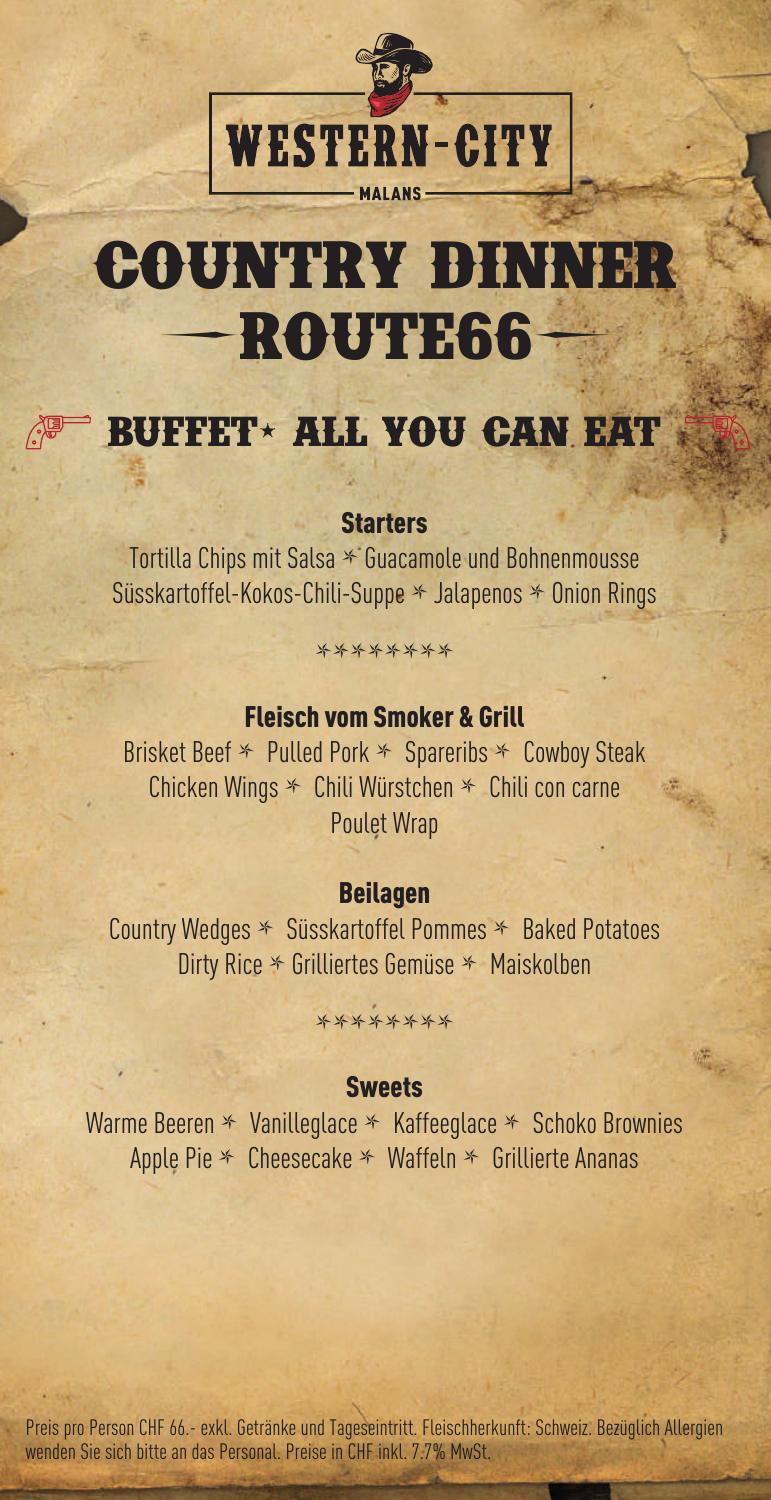**PROSECO** Proseco Verv Extra Dry Andreola, Veneto **WEISSWEINE** Riesling Silvaner 2020 Malans Weingut Anjan Boner, Malans Cuvée Blanc AOC Graubünden Cottinelli Weinbau, Malans Chardonnay Monterey Hess Select The Hess Collection Winery, Nappa Valley California ROSÉWEIN PINK ist the new Black Cottinelli Weinbau, Malans **ROTWEINE** Blauburgunder Auslese 2018/19 Malans Weingut Anjan Boner, Malans Cottinelli Pinot Noir Malans Cottinelli Weinbau, Malans Molina, Cuvée Graubünden Cottinelli Weinbau, Malans Cabernet Sauvignon Hess Select The Hess Collection Winery, Nappa Valley California N°1 - Numero Uno IGT Valtellina Plozza Vini, Tirano 49 49 49 49 49 58 49 54 75 cl 54 75 cl 96 150 cl 215 75 cl 75 cl 75 cl 75 cl 75 cl 75 cl 75 cl 75 cl

**( wine )**